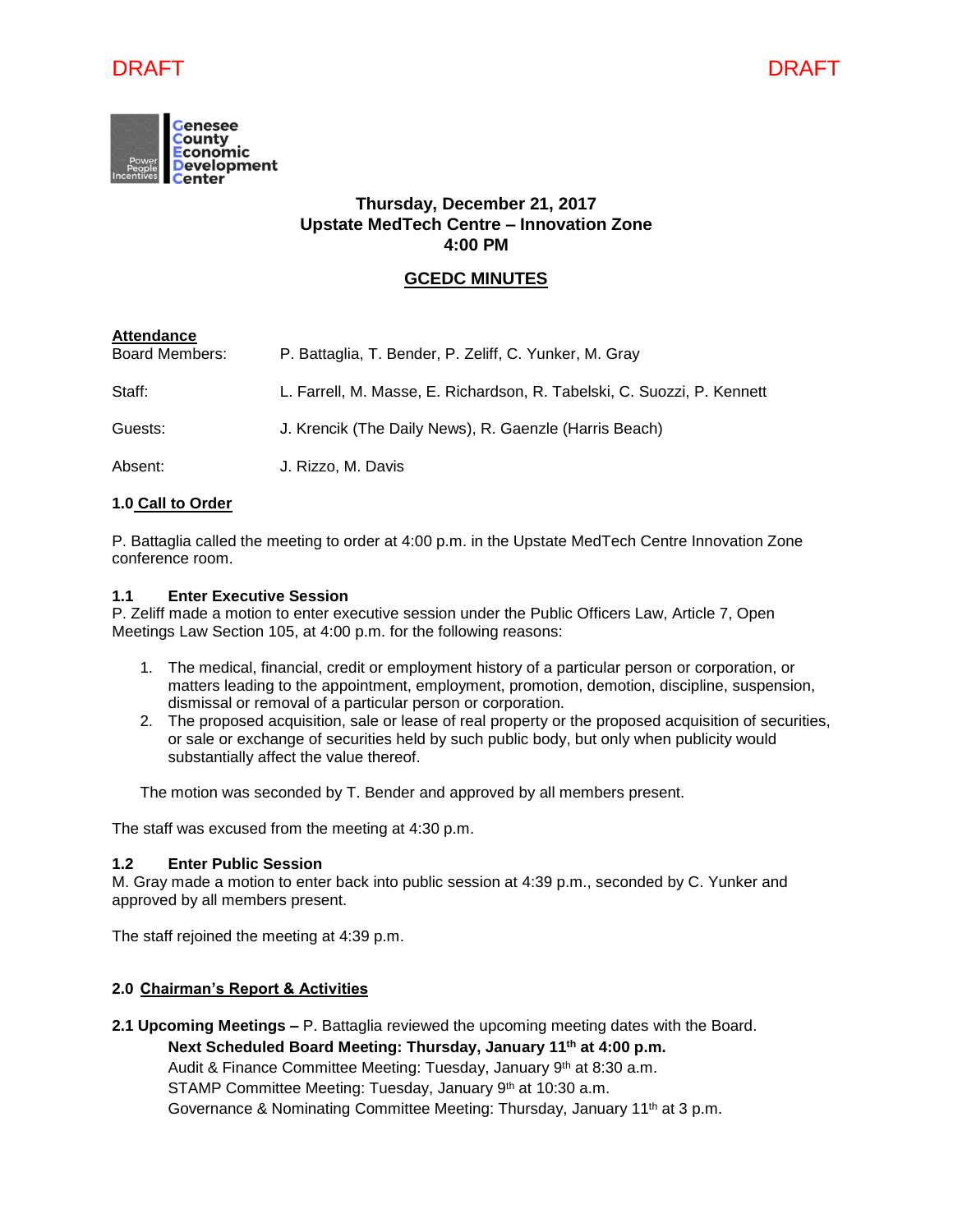

## **2.2 Agenda Additions / Deletions / Other Business** –

**M. Gray made a motion to approve adding item 4.1 Savage I.O. Settlement Offer to the agenda; the motion was seconded by P. Zeliff. Roll call resulted as follows:**

| P. Battaglia - | Yes    | C. Yunker - | Yes |
|----------------|--------|-------------|-----|
| T. Bender -    | Yes.   | P. Zeliff - | Yes |
| M. Davis -     | Absent | M. Gray -   | Yes |
| J. Rizzo -     | Absent |             |     |

**The item was approved as presented.**

### **3.0 Report of Management**

**3.1 Apple Tree Acres Purchase and Sale Agreement –** R. Gaenzle shared that the Agency has received a purchase and sale agreement for 23.5 +/- acres located within the Appletree Acres Corporate Business Park. The sale price of the property is to be \$430,000. This agreement is subject to Harris Beach adding additional language related to job creation. All fees/costs related to this closing are estimated at \$7,000.

**T. Bender made a motion to approve the Purchase & Sale Agreement for 23.5 +/- acres at Apple Tree Acres, with related closing costs not to exceed \$7,000; the motion was seconded by P. Zeliff. Roll call resulted as follows:**

| P. Battaglia - | Yes    | C. Yunker - | Yes |
|----------------|--------|-------------|-----|
| T. Bender -    | Yes.   | P. Zeliff - | Yes |
| M. Davis -     | Absent | M. Gray -   | Yes |
| J. Rizzo -     | Absent |             |     |

**The item was approved as presented.**

### **4.0 Audit & Finance Committee – M. Gray**

**4.1 Savage I.O. Settlement Offer –** M. Masse shared that the Agency's loan with Savage I.O. has been in default since the end of 2015 and has since been sent to collections. The outstanding balance on the loan is \$34,019.01. The collection agency has received a pay off offer of \$20,000 from the new CEO of Savage I.O. The previous owners are no longer involved in the business, and it has relocated outside of Genesee County. The Audit & Finance Committee countered with a settlement offer of \$25,000 and it has been accepted by the company.

**M. Gray made a motion to accept the settlement offer of \$25,000 for the Savage I.O. loan as presented; the motion was seconded by T. Bender. Roll call resulted as follows:**

| P. Battaglia - | Yes    | C. Yunker - | <b>Yes</b> |
|----------------|--------|-------------|------------|
| T. Bender -    | Yes.   | P. Zeliff - | Yes        |
| M. Davis -     | Absent | M. Gray -   | Yes        |
| J. Rizzo -     | Absent |             |            |

**The item was approved as presented.**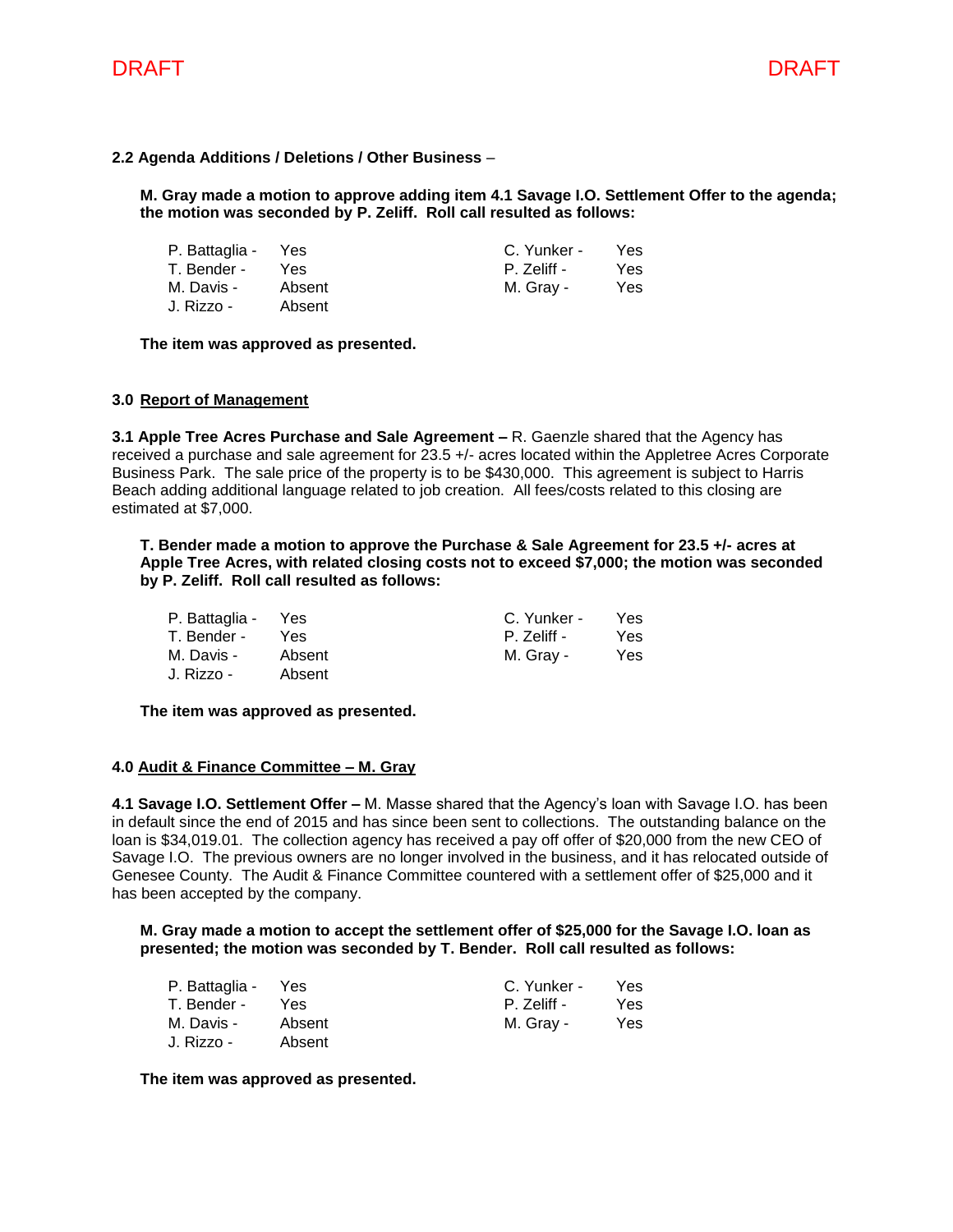# **5.0 Governance & Nominating Committee – J. Rizzo**

**5.1 Nothing at this time –** Nothing at this time.

# **6.0 STAMP Committee – P. Zeliff**

**6.1 Waste Water Recycling System Proposal –** P. Zeliff shared as part of the development of the STAMP site, the GCEDC is looking into possible alternatives that would help keep infrastructure capacities down, while providing reasonable solutions for companies looking to locate there. One possible solution is a wastewater recycling system that would allow potential high-tech manufacturers to capture their wastewater, treat it, and pass it through their manufacturing processes again. This will help reduce the overall water/wastewater needs at the site. We did solicit three companies to provide services on this project. The Agency feels that the proposal from AECOM is the best proposal to be able to provide a comprehensive solution, including costing, for this system. The proposal is not to exceed \$30,000 and will be funded by the Empire State Development \$33M grant.

**P. Zeliff made a motion to approve accepting the proposal from AECOM for the Waste Water Recycling System no to exceed \$30,000 as presented; the motion was seconded by C. Yunker. Roll call resulted as follows:**

| P. Battaglia - | Yes    | C. Yunker - | Yes |
|----------------|--------|-------------|-----|
| T. Bender -    | Yes.   | P. Zeliff - | Yes |
| M. Davis -     | Absent | M. Gray -   | Yes |
| J. Rizzo -     | Absent |             |     |

## **The item was approved as presented.**

**6.2 Water Line Dedication – Town / Village of Oakfield –** P. Zeliff shared that as part of the construction of the main water line to service STAMP, the GCEDC's contractor has completed construction of the line located within the Town / Village of Oakfield, and the Town wants to allow residents to hook up and start receiving water services due to failing wells and water quality. The GCEDC would like to dedicate this portion of the line over to the Town of Oakfield to allow them to provide the water to their residents, subject to punch list items that need to be completed (mainly restoration).

**P. Zeliff made a motion to approve of dedication of water lines that were installed along Route 63 located within the Town of Oakfield as presented; the motion was seconded by T. Bender. Roll call resulted as follows:**

| P. Battaglia - | Yes    | C. Yunker - | Yes. |
|----------------|--------|-------------|------|
| T. Bender -    | Yes.   | P. Zeliff - | Yes. |
| M. Davis -     | Absent | M. Gray -   | Yes  |
| J. Rizzo -     | Absent |             |      |

**The item was approved as presented.**